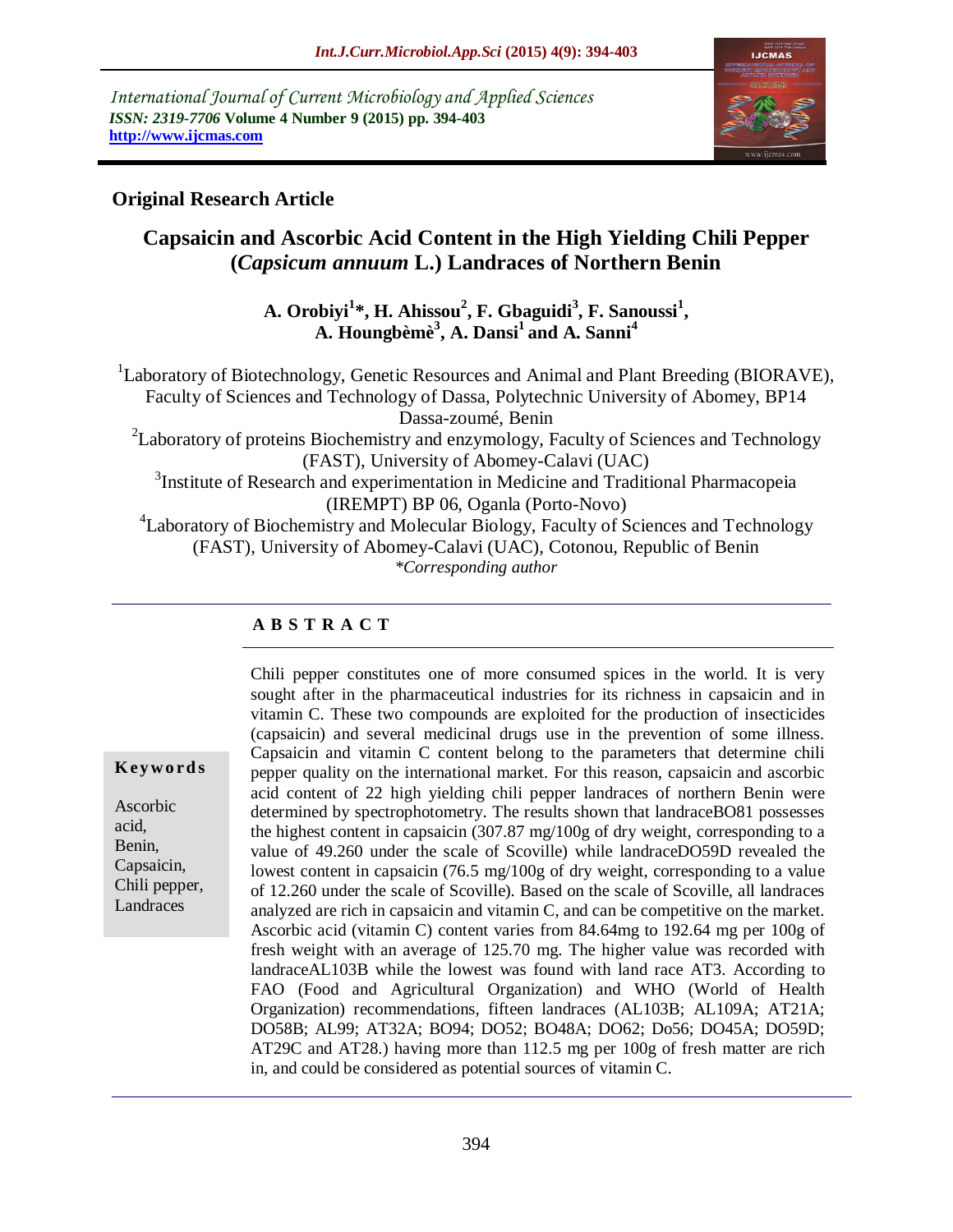## **Introduction**

Food security, improvement of nutritional status and poverty alleviation became major preoccupations for the developing countries (Eromosele, 2008). In several countries of Africa, agricultural sector, through its intensification and diversification, help to achieve these objectives (Eromosele, 2008). Chili pepper belongs to the crops that are cultivated throughout the world for their nutraceutical (nutritional and medicinal) and economic value [\(Rahmane](http://link.springer.com/search?facet-creator=%22Mohammad+Shafiur+Rahman%22)t al., 2013). Member of the solanaceaes family, chili pepper (*Capsicum annuum* L.) is reported to be rich in proteins, lipids, fibers, mineral salts (Ca, P, Fe, K), vitamins (A, D3, E, C, K, B2 and B12) and in capsaicin (Chigoziri and Ekefan, 2013). Fresh green chili pepper contains more vitamin C than citrus fruits and fresh red chili pepper has more vitamin A than carrots (Chigoziri and Ekefan, 2013). Chili pepper is also suitable for the diets of the obese and is useful in the control of cancer of the stomach and colon (TayebRezvani et al., 2013; Dang et al., 2014). Chili pepper fruits are low in sodium andfree cholesterol (Chigoziri and Ekefan, 2013) and are used in sauces, soups, stews and generally as a flavoring agent (Reyes-Escogido et al., 2011; Amruthraj et al., 2014).

In Benin, many landraces of chili pepper exist and cultivated only for food (Orobiyi et al., 2015) while in other countries the capsaicinoids that confer to chili pepper its hot taste and its medicinal properties (Liljana et al., 2013; Reddy and Sasikala, 2013) is international sought for by pharmaceutical industries hence offering to chili pepper an indubitable additional market value and competitiveness (Hachiya et al., 2007). Capsaicinoids, non-volatile alkaloids responsible for the pungent taste of chili pepperfruits (Diaz et al., 2004) contain:

capsaicin, dihydrocapsaicin, norcapsaicin, nordihydrocapsaicin, homocapsaicin and homodihydrocapsaicin (Nwokem et al., 2010; Al Othman et al., 2011). Among these, capsaicin and dihydrocapsaicin are the two most abundant and represent 90% of the total capsaicinoids content (Al Othman et al., 2011) out of which capsaicin, the active principal compound that confers to chili pepper its anti-carcinogenics, antimutagenics, anti-diabetics effects represents about 71% (Sanatombi and Sharma, 2008; Nwokem et al., 2010; Al Othman et al., 2011; Tayeb Rezvani et al., 2013). Capsaicinis also used like an analgesic against pain and inflammations (Al Othman et al., 2011; Dang et al., 2014) and also intervenes in the reduction of the rate of blood cholesterol (Chigoziri and Ekefan, 2013), and in the prevention of obesity and cardiovascular illnesses (Pamplona-Roger, 2007; Dang et al., 2014).Capsaicin-rich products have been primarily used to repel insects since ancient times (Sinha et al., 2011). Literature survey revealed that capsaicin has lethal effects on various invertebrates (Sinha et al., 2011).

Chili pepper is also known for its richness in ascorbic acid, avery essential antioxidant for human nutrition and proper functioning of body (Igwemmar et al., 2013; Mohammed et al., 2013). Human body cannot synthesize vitamin C endogenously, so it is an essential dietary component (Li and Schellhorn, 2007). Vitamin C is instrumental in neutralizing free radicals, which are harmful to the body, assimilation of iron, healing of wounds, helps to build collagen which aids the skin, defense against bacterial and viral infection (Medina-Juarez et al., 2012). Deficiency of vitamin C in human can lead to a disease known as scurvy, whose symptoms include hemorrhaging especially in gums and skin, loosening of the teeth, joint pains and exhaustion (Phillips et al.,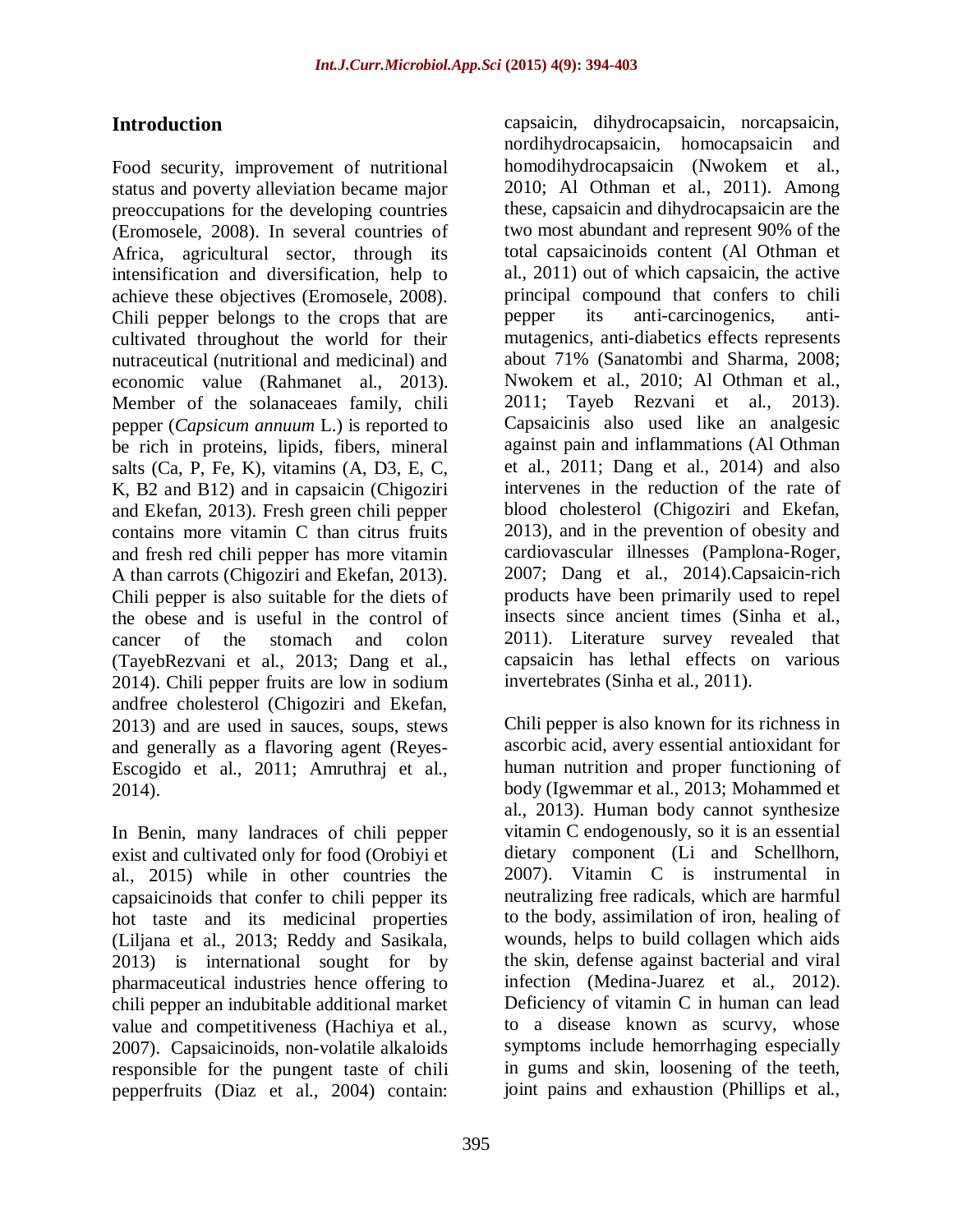2010; Igwemmar et al., 2013). It intervenes in the formation of the collagens and other proteins of the connective tissue, in the synthesis of the norepinephrine, adrenaline and the carnitine and in the activation of several hormones (Johnston et al., 2007; Phillips et al., 2010).

Among the great number of chili pepper landraces cultivated in Benin 22 were recently reported as high yielding (Orobiyi et al., 2015) and therefore can be valorized on the international market if having adequate capsaicin and ascorbic acid contents. The objective of this study was to determine capsaicin and vitamin C content of these high yielding landraces to better guide farmers, consumers and pharmaceutical industries in the choice of the Benin chili pepper landraces to focus on.

## **Material and Methods**

## **Plant material**

Twenty-two (22) landraces (Table 1, Figure 1) have been selected on the basis of their high yield for the assessment of capsaicin and vitamin C content. Fruits of these landraces cultivated for the purpose of the study on the experimental site of the Faculty of the Sciences and Technology of Dassa-Zoumé have been harvested in evening time and put in black bag. For determination of the content in capsaicin, one part of these fruits was dried in appropriate drying room during 12 days. The second part of the fresh fruits was immediately used for determination of ascorbic acid content.

#### **Extraction and determination of capsaicin content**

Capsaicin content in the samples was estimated by spectrophotometric measurement of the blue coloured component formed as a result of reduction of phosphomolybdic acid to lower acids of molybdenum following Ademoyegun et al. (2011). One gram (1g) of each dry sample was extracted with 10 ml of dry acetone using pestle and mortar. The extract was centrifuged at 10,000 rpm for 10 min and 1ml of supernatant was pipetted into a test tube and evaporated to dryness in a hot water-bath (60°C). The residue was then dissolved in 0.4 ml of NaOH solution and 3 ml of 3% phosphomolybdic acid. The contents were shaken and allowed to stand for 1 h. The solution was filtered to remove any floating debris and centrifuged at 5,000 rpm for 15 min. Absorbance was measured for the clear blue solution, thus obtained, at 650 nm using reagent blank (5 ml of 0.4% NaOH<sup>+</sup> 3ml of 3% phosphomolybdic acid). Capsaicin content calculated from the standard curve was expressed as mg/ 100g on dry basis. Capsaicin content of the chili peppers landraces analyzed was then converted in Scoville Unit by the multiplication of the gotten quantities (weight of capsaicin per dry chili pepper weight in grams) with  $1.6 \times 10^7$  (Todd et al., 1977; Nwokem et al., 2010).

### **Extraction and determination of ascorbic acid content**

Chilipepper fruits (0.5g) were washed with tap water and cut into small pieces and homogenized with the help of mortar and pestle by adding 5 ml of 4% oxalic acid. The homogenates were centrifuged at 5,000 rpm for 10 minutes then the supernatants were filtered with 540 Whatmann filter paper. The obtained residues were made up to 25 ml with 4% oxalic acid. The ascorbic acid content was estimated by using 2,4 dinitrophenylhydrazine reagent in conjunction with spectrophotometer at 540 nm (Sadasivam and Manickam, 1992; Kumar and Tata, 2009). Five samples from each lot were analyzed.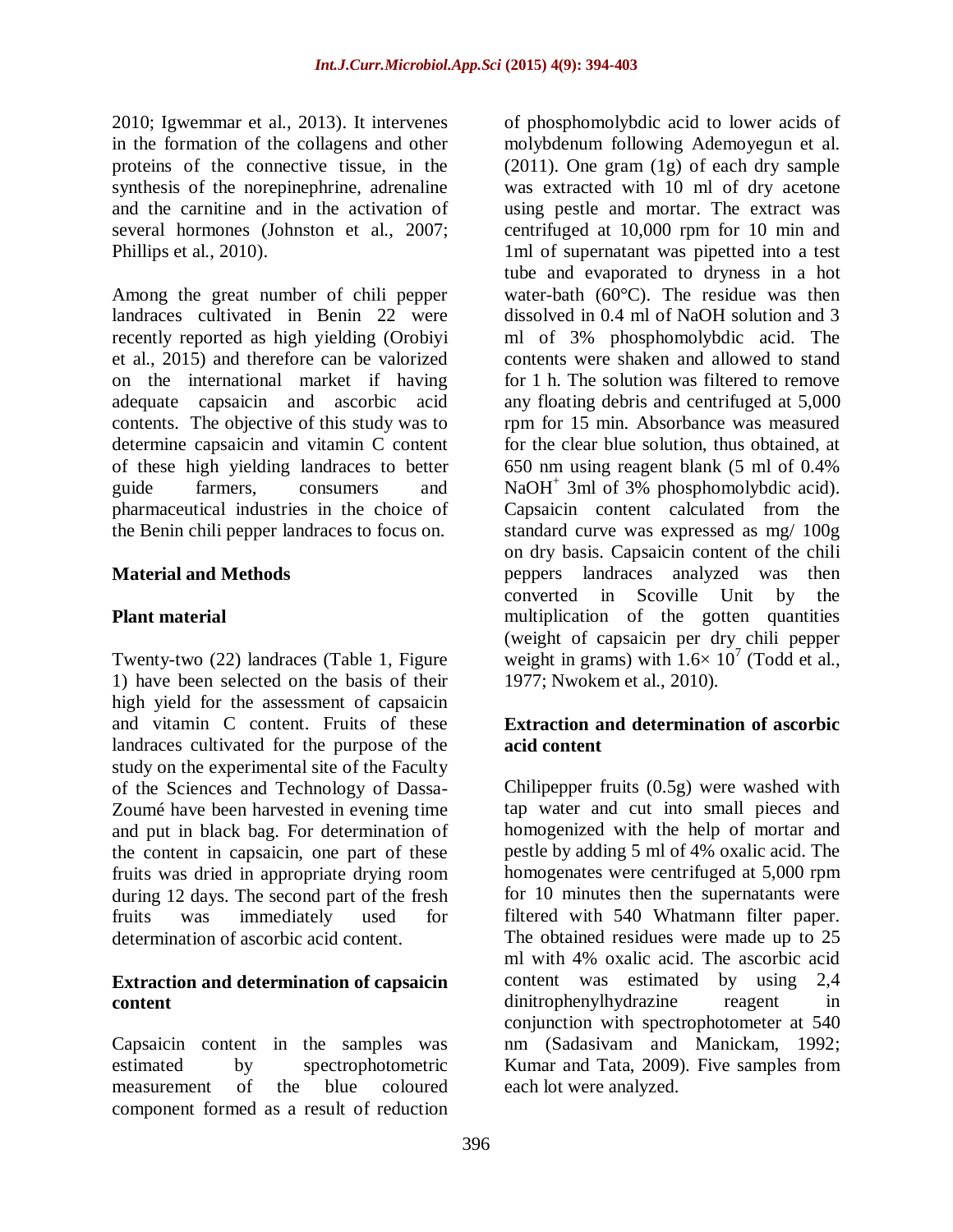### **Results and Discussion**

#### **Capsaicin content**

The standardization curve equation gotten is:  $Y = 0.002X + 0.016$  (Figure 2). It was used to calculate the content of the capsaicin (expressed in mg/100g of dry weight) contained in each sample of chili pepper analyzed (Table 2). The content varied from a landraces to another. The highest content was 307.9 mg/100g of dry weight (accession BO81while the lowest was 76.5 mg/100g of dry weight (DO59D) with an average of 195.8 mg/g (Table 2). Among the first five landraces having very high capsaicin content, one belongs to the class 2 (DO45A) and the other four belongs to the class 4 (BO81; DO63; AL99 and AT32). While considering the last five landraces having a low capsaicin content, two (DO62 and DO59) belong to the class 1 and three (AL109A; BO93B and BO84A) to the class 2. The average content (per class) of the capsaicin in the chili pepper fruits analyzed was: 248.2 mg/100g of dry weight (class 4), 190.4 mg/100g of dry weight (class 3), 189.7 mg/100g of dry weight (class 2) and 80.2 mg/100g of dry weight (class 1). These results show that in general the landraces of chili pepper belonging to the class 4 (chili pepper of frutescens group) are the richest in capsaicin while those of the class 1 have the lowest capsaicin content. According to Orobiyi et al. (2015), chili pepper varieties of class 1 would be hybrids between sweet pepper and hot chili pepper. These results also showed that the landraces of the class 1 (Tataché) are not sweet peppers. The fruits of the landraces of the class 3 (chili peppers of chinense group) and those of the class 2 (chili pepper of annuum group) have similar average capsaicin content and occupy the second and the third place respectively. Our results are similar to the works of Nwokem et al. (2010) that showed that in Nigeria, the

lowest landraces in capsaicin content are Tataché. This study confirms the Nigerian origin of Tataché chili pepper as reported by the producers surveyed in Benin. Ours results are also similar to those of Sanatombi and Sharma (2008) which revealed that the fruits of annuum group chili peppers are lower in capsaicin than those of chinense and frutescens groups. Other studies must be done in order to know the chili pepper group (annuum or chinense) to which Tataché belongs to. Landrace BO81 (richest in capsaicin) contains more capsaicin than Nsukka Yellow variety (81 mg/100g of dry weight) (Nwokem et al., 2010) and less capsaicin than CF1 (445 mg/100g of dry weight) (Tilahun et al., 2013), Tabasco (378.5 mg/100g of dry weight) and Orange Habanero variety (663.9 mg/100g of dry weight) (Garceas-Claver et al., 2006) which are popular varieties on International market because of their high capsaicin content (Garceas-Claver et al., 2006; Tilahun et al., 2013). However, the landraces of chili pepper analyzed can be used in the pharmaceutical industries for the value of the capsaicin. But other programs must be put in place in order to find within the whole existing diversity or to create some very productive and rich landraces of chili pepper in capsaicin and that will be very valuable and competitive in the international market.

### **Ascorbic acid (vitamin C) content**

The equation of the standardization curve gotten is:  $Y = 5x \ 10^{-5}X + 0.002$  (Figure 3). The ascorbic acid content of fresh fruits of chili pepper analyzed is shown in Table 3. The results obtained showed that the content of the ascorbic acid contained in the fresh fruits of chili pepper varies from 84.64 mg/100g to 192.64 mg/100g of fresh weight with an average of 125.70 mg/100g (Table 3).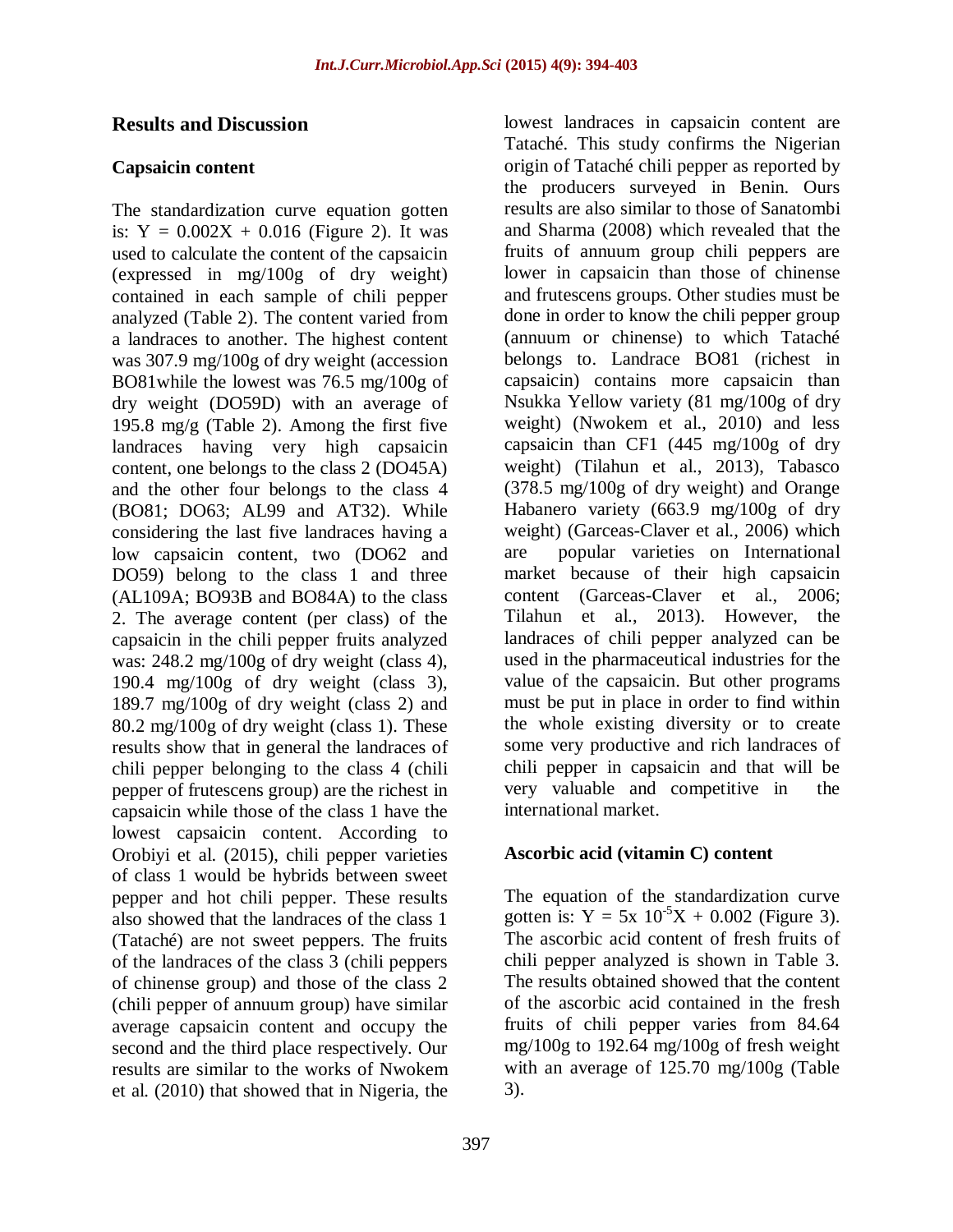**Figure 1**: Description of the 4 classes of chili pepper to which belong the samples analyzed



a) Class 1 (Tataché): Non-pubescent leaves, fruits very large and obtuse at the base as sweet pepper



c) Class 3 (Bokinon): Leaves moderately pubescent, round fruits



b) Class 2 (Yèyèkouka): Leaves lightly pubescent on the dorsal surface and very elongated fruits



d) Class 4 (Gninka): Leaves very pubescent at the dorsal side, small fruits

**Figure.2** Standardization curve of the capsaicin (linear adjustment)



**Curve of standardization**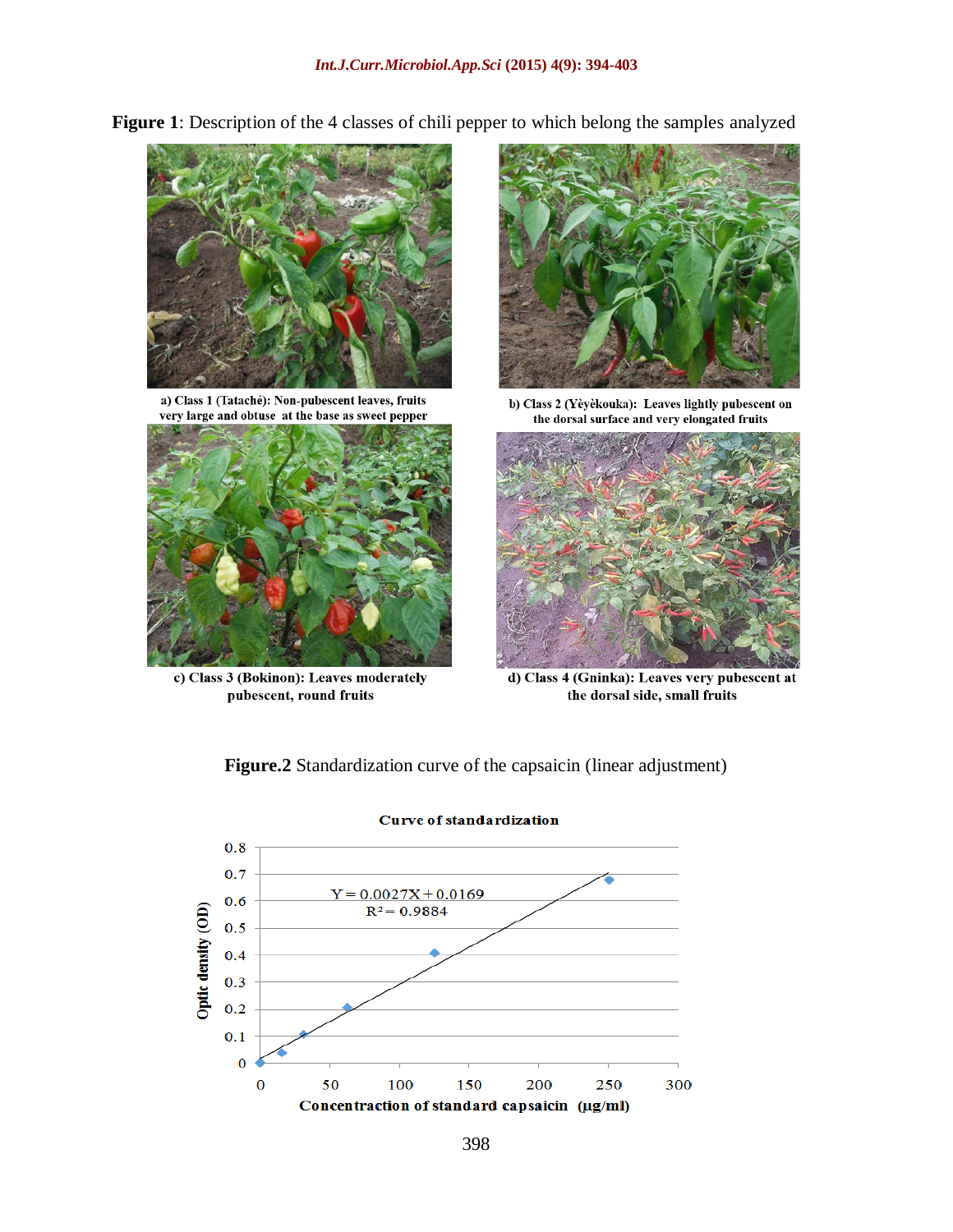



**Table.1** List of chili pepper landraces analyzed

| $N^{\circ}$    | <b>Name of landraces</b> | Codes              | <b>Morphologic Class</b> |
|----------------|--------------------------|--------------------|--------------------------|
| $\mathbf{1}$   | BargoudjèouPéto          | AL99               | Class 4                  |
| $\overline{2}$ | Berkpame                 | DO58B              | Class <sub>2</sub>       |
| 3              | Bodanganda               | <b>AL103B</b>      | Class 2                  |
| $\overline{4}$ | <b>Bokinon</b>           | AT3                | Class 3                  |
| 5              | Djouè                    | BO <sub>93</sub> B | Class <sub>2</sub>       |
| 6              | Gbataki                  | DO52               | Class 3                  |
| 7              | Gbataki                  | <b>BO94</b>        | Class 3                  |
| 8              | Gninka                   | <b>BO81</b>        | Class 4                  |
| 9              | Gnonnonzon               | AL109A             | Class 2                  |
| 10             | Kolamainma               | AT32A              | Class 4                  |
| 11             | Latogué                  | DO56               | Class 4                  |
| 12             | Nkpankabouka             | DO45A              | Class 2                  |
| 13             | Tambowèwè                | DO63               | Class 4                  |
| 14             | Tataché                  | DO59D              | Class 1                  |
| 15             | Tataché                  | DO62               | Class 1                  |
| 16             | Tika                     | <b>BO84A</b>       | Class 2                  |
| 17             | Yèbargou                 | AT38               | Class 4                  |
| 18             | Yèyèkouka                | AT29C              | Class 2                  |
| 19             | Yèyèkouka                | AT28               | Class 2                  |
| 20             | Yèyèkouka                | AT31B              | Class 2                  |
| 21             | Yèyèkouokourè            | AT21A              | Class 2                  |
| 22             | Yèyèkouokourè            | AT22               | Class 2                  |

NB: class 1: Tataché group or local sweet pepper; class 2: long chili pepper; class 3: round chili pepper; class 4: small chili pepper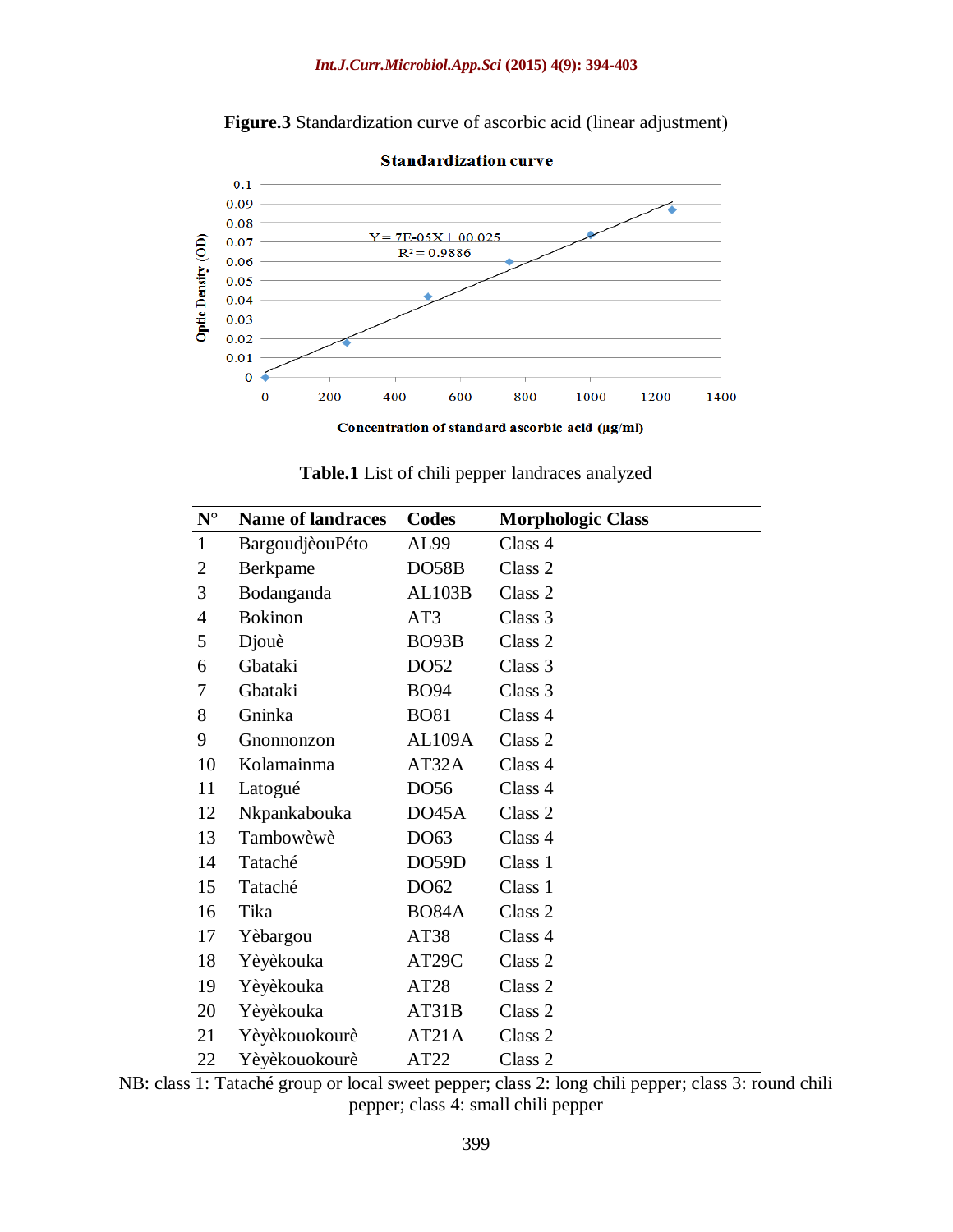| $\mathbf{N}^{\circ}$    | Landraces          | Capsaicin content $(mg/100g)$ of dry weight) | Scoville Unit |
|-------------------------|--------------------|----------------------------------------------|---------------|
| 1                       | <b>BO81</b>        | 307.9                                        | 49,260        |
| $\overline{\mathbf{c}}$ | DO63               | 271.1                                        | 43,380        |
| 3                       | DO45A              | 270.4                                        | 43,260        |
| 4                       | AL99               | 247.1                                        | 39,540        |
| 5                       | AT32A              | 242.6                                        | 38,820        |
| 6                       | AT38               | 232.1                                        | 37,140        |
| 7                       | AT <sub>28</sub>   | 223.9                                        | 35,820        |
| 8                       | AT21A              | 222.7                                        | 35,640        |
| 9                       | AT3                | 215.2                                        | 34,440        |
| 10                      | AL103B             | 202.9                                        | 32,460        |
| 11                      | AT31B              | 202.1                                        | 32,340        |
| 12                      | DO58B              | 192.4                                        | 30,780        |
| 13                      | DO56               | 188.2                                        | 30,120        |
| 14                      | AT22               | 187.5                                        | 30,000        |
| 15                      | <b>BO94</b>        | 186.4                                        | 29,820        |
| 16                      | AT <sub>29</sub> C | 186                                          | 29,760        |
| 17                      | DO52               | 169.5                                        | 27,120        |
| 18                      | AL109A             | 151.1                                        | 24,180        |
| 19                      | BO <sub>93</sub> B | 138.4                                        | 22,140        |
| 20                      | <b>BO84A</b>       | 109.1                                        | 17,460        |
| 21                      | DO62               | 84                                           | 13,440        |
| 22                      | DO59D              | 76.5                                         | 12,240        |

**Table.2** Capsaicin content of the dry fruits of chili pepper and their Scoville Unit

**Table.3** Ascorbic acid content of fresh fruits of chili pepper

| $N^{\circ}$    | Landraces          | Ascorbic acid content $(mg/100g)$ of fresh weight) |
|----------------|--------------------|----------------------------------------------------|
| 1              | AL103B             | 192.64                                             |
| $\overline{2}$ | AL109A             | 162.86                                             |
| 3              | AT21A              | 154.71                                             |
| $\overline{4}$ | DO58B              | 145.50                                             |
| 5              | AL99               | 143.14                                             |
| 6              | AT32A              | 142.71                                             |
| 7              | <b>BO94</b>        | 140.57                                             |
| 8              | DO52               | 140.14                                             |
| 9              | <b>BO84A</b>       | 137.79                                             |
| 10             | DO62               | 133.29                                             |
| 11             | DO56               | 130.93                                             |
| 12             | DO45A              | 127.57                                             |
| 13             | DO59D              | 125.14                                             |
| 14             | AT <sub>29</sub> C | 115.07                                             |
| 15             | AT <sub>28</sub>   | 114.00                                             |
| 16             | <b>BO81</b>        | 105.00                                             |
| 17             | DO63               | 102.43                                             |
| 18             | BO93B              | 96.64                                              |
| 19             | AT38               | 92.79                                              |
| 20             | AT22               | 90.86                                              |
| 21             | AT31B              | 87.00                                              |
| 22             | AT3                | 84.64                                              |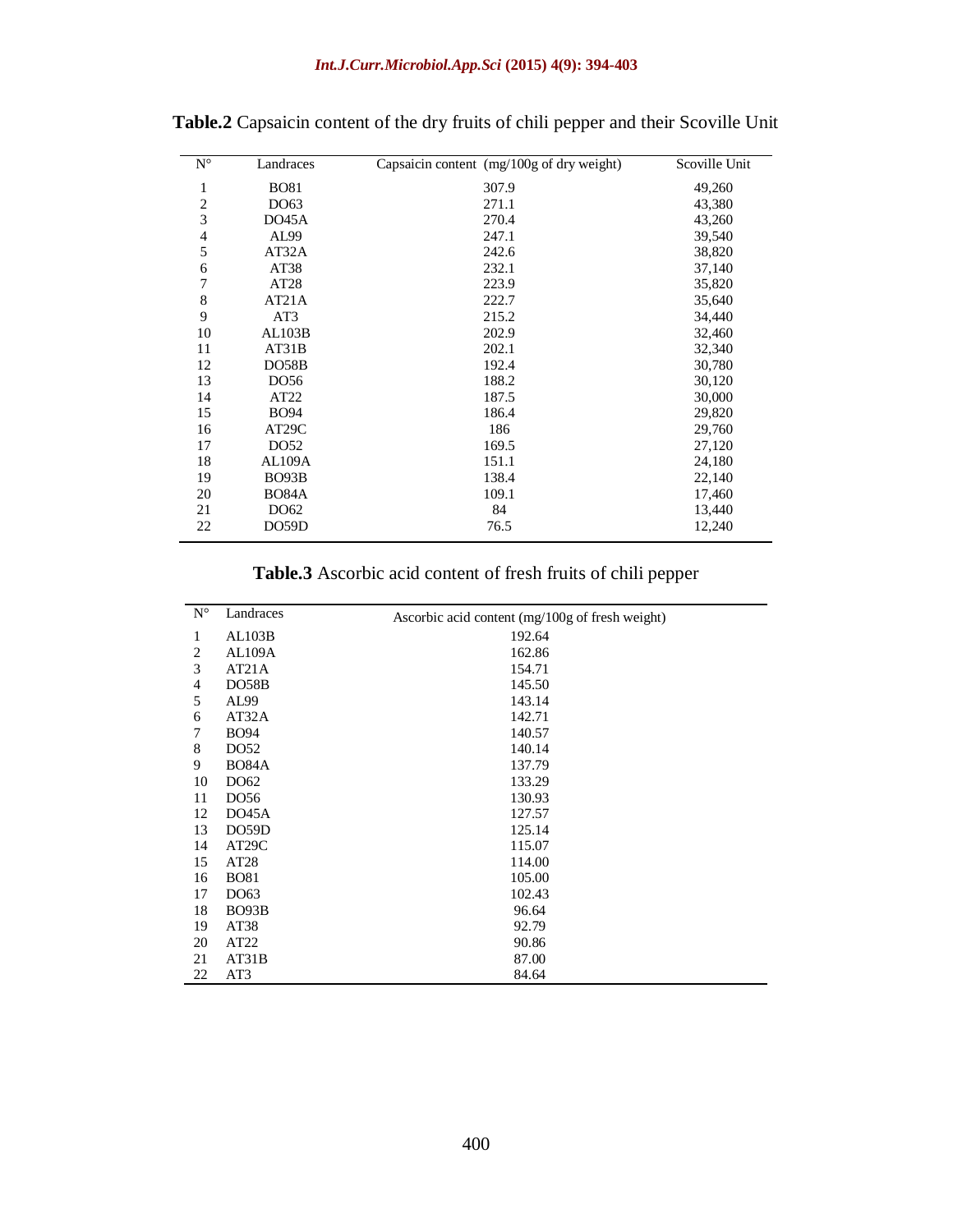The highest ascorbic acid content was found in landrace AL103B and the lowest with landrace AT3. When referring to the reports of Guil-Guerrero et al. (2006), the ascorbic acid content of AL103B landrace is more elevated than Bayadagi Kaddis (189.4 mg/100g of fresh weight) and Guindilla (168.5 mg/100g of fresh weight) landraces originated ofwhile it is lower than Red Lamuyos (293 mg/100g of fresh weight) and Red California (348 mg/100g of cool weight) landraces (Rodriguez-Burruezo et al., 2009). The recommended ascorbic acid to be consumed by an adult according to FAO/WHO (2001) is about 45 mg/day for 40g of fresh fruits of chili pepper, then all landraces of chili pepper having ascorbic acid content greater than 112 mg/100g of fresh weight and can be considered as a potential source of the vitamin C. It is also very important to promote these chili pepper landraces so that consumers do not get just quantity but also quality products. Complementary studies should also be done in order to know the total number of landraces present in Benin republic and the ascorbic acid content of each of them. Because ascorbic acid is a thermo-labile compound chili pepper must be consumed fresh.For this, mass education and sensitization is needed. . Our study is beneficial to people who are allergic to the very high pungent chili peppers but need to consume chili peppers rich in vitamin C. Landrace AL109A is an example of chili pepper rich in ascorbic acid (162,86 mg/100g of fresh weight) but low in capsaicin (151,12 mg/100g of fresh weight).

This study showed that capsaicin and ascorbic acid contents vary from a chili pepper landrace to another and don't depend on any morphological similarity. The results showed that landraces of chili pepper rich in capsaicin and ascorbic acid exist in Benin. These landraces can be exploited by

pharmaceutical industries in the manufacturing of some remedies against cancer, diabetes, and cardiovascular illnesses. On the other hand, the consumption the fresh chili peppers whose fruits are rich in vitamin C is anideal means of contributing to the problems of food insecurity and malnutrition in Benin. It is therefore necessary to follow up on the analyses within the whole existing diversity in order to find the landraces that are naturally rich in capsaicin.

## **Acknowledgments**

This study has been financed by government of Benin through the Ministry in charge of Scientific Research. We would like to thank Dr Adéoti Kifouli for their advices. We also thank all the agricultural technicians and farmers met for fruitful discussion and knowledge sharing.

## **References**

- Ademoyegun O.T.,Fariyike TA. and Aminu-Taiwo RB. (2011). Effects of poultry dropping on the biologically active compounds in *capsicum annuum* L (var. Nsukka yellow). Agric. Biol. J. N. Am., 2(4): 665-672.
- Al Othman ZA., Ahmed YBH., MA. Habila and Ghafar AA. (2011). Determination of Capsaicin and Dihydrocapsaicin in Capsicum Fruit Samples using High Performance Liquid Chromatography. *Molecules*, 16: 8919-8929.
- Amruthraj NJ., Raj JPP. and Lebel LA. (2014). Effect of vegetable oil in the solubility of capsaicinoids extracted from *Capsicum Chinense* Bhut Jolokia. *Asian J. Pharm. Clin. Res*., 7(1): 48-51.
- Chigoziri E. and Ekefan EJ. (2013). Seed borne fungi of Chilli Pepper (Capsicum frutescens) from pepper producing areas of Benue State, Nigeria. *Agric.*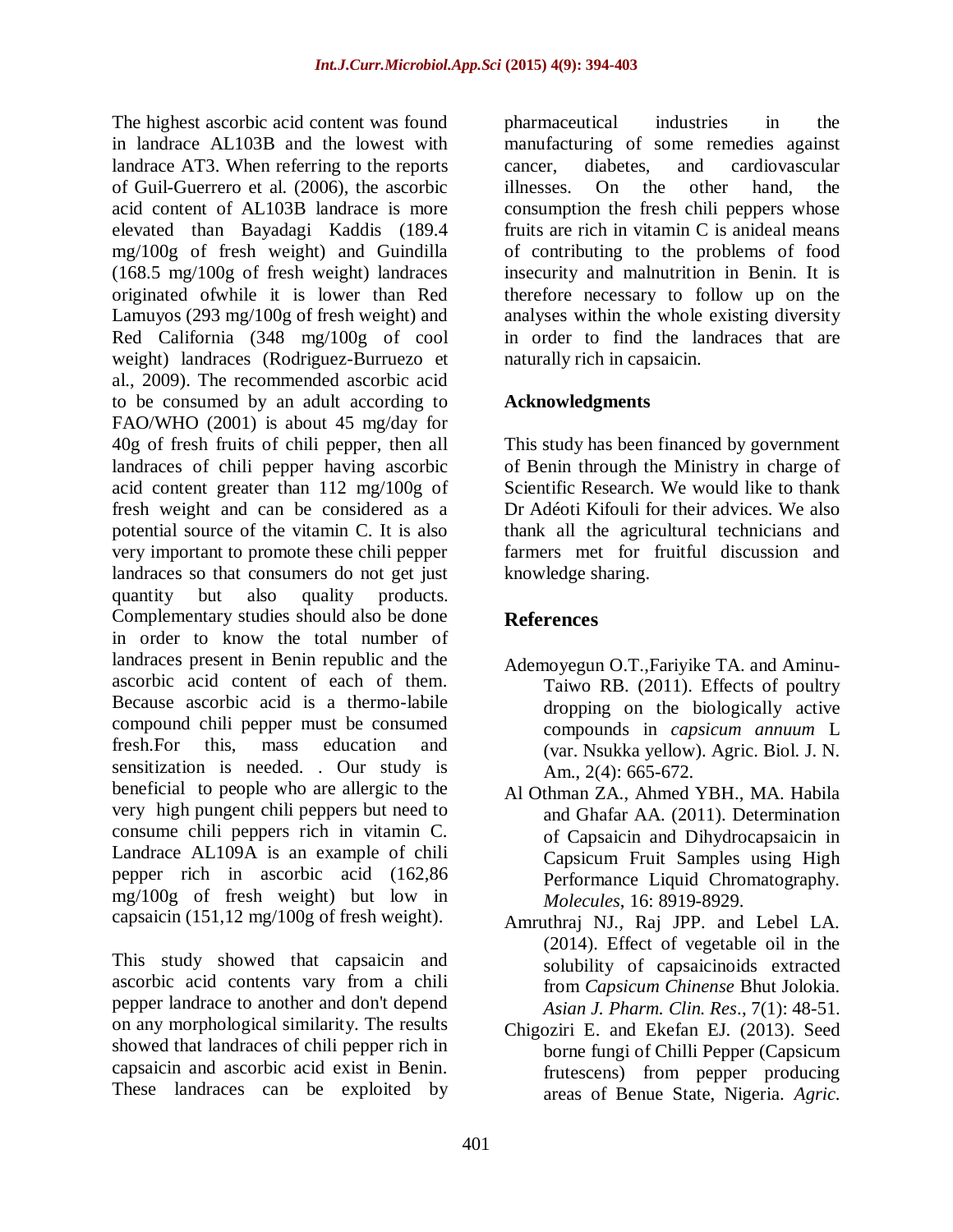*Biol. J. N. Am*., 4(4): 370-374.

- Dang Y., Zhang H. and Xiu Z. (2014). Three-liquid-phase Extraction and Separation of Capsanthin and Capsaicin from Capsicum annum L. *Czech J. Food Sci*., 32(1): 109-114.
- Diaz J., Pomar F., Bernal A., Merino F., (2004). Peroxidases and the metabolism of capsaicin in*Capsicum annuum* L. Phytochemistry Reviews, 3: 141-157.
- Eromosele C.O., Arogundade L.A., Eromoselea I.C. and Ademuyiwa O. (2008). Extractability of African yam bean (Sphenostylis stenocarpa) protein in acid, salt and alkaline aqueous media. Food Hydrocolloids, 22: 1622- 1628.
- FAO/WHO. (2001). Human Vitamin and Mineral Requirements. Report of a Joint FAO/WHO Expert Consultation; Bangkok, Thailand: Food and Agriculture Organization/World Health Organization.
- Guil-Guerrero J.L., Martınez-Guirado C., Rebolloso-Fuentes M.M. and Carrique-Perez A. . (2006). Nutrient composition and antioxidant activity of 10 pepper (Capsicum annuun) varieties. Eur. Food Res. Technol., 224:1-9.
- Hachiya S., Kawabata F., Ohnuki K., Inoue N., Yoneda H., Yazawa S. and Fushiki T. (2007). Effects of CH-19 Sweet, a non-pungent cultivar of red pepper, on sympathetic nervous activity, body temperature, heart rate, and blood pressure in humans. *Biosci. Biotechnol. Biochem*., 71: 671-676.
- Igwemmar NC., Kolawole SA. and Imran IA. (2013). Effect of Heating on Vitamin C Content of Some Selected Vegetables. *International Journal of Scientific and Technology Research*, 2(11): 209-212.
- Johnston C.S., Steinberg F.M. and Rucker

R.B. (2007). Ascorbic acid. In: Zempleni J., Rucker R.B., McCormick D.B. and Suttie J.W. (Eds.), Handbook of Vitamins. 4th ed. CRC Press, Boca Raton, FL, USA, pp. 489-520.

- Kumar O.A., Tata S.S. (2009). Ascorbic Acid Contents in Chili Peppers (Capsicum L.). Not. Sci. Biol., 1 (1): 50-52.
- Li Y. and Schellhorn H.E. (2007). New Development and Novel Therapeutic Perspectives for Vitamin C. *J. Nutr*., 137: 2171-84.
- Liljana KG., Viktorija M., Marija SD. and Rubin G., Emilija IJ. (2013). Content of capsaicin extracted from hot pepper (Capsicum annuum ssp. microcarpum L.) and its use as an ecopesticide. *Hem. ind*., 67 (4): 671–675.
- Medina-Juarez LA., Molina-Quijada DMA., Toro-Sánchez CLD., González-Aguilar GA., Gamez-Meza N. (2012). Antioxidant activity of peppers (Capsicum annuum L.) extracts and characterization of their phenolic constituents. *Interciencia*., 37(8): 588- 593.
- Mohammed GH. (2013). Effect of Seamino and Ascorbic Acid on Growth, Yield and Fruits Quality of Pepper (Capsicum Annum L). *Int. J. Pure Appl. Sci. Technol*., 17(2): 9-16
- Nwokem C.O., Agbaji E.B., Kagbu J.A. and Ekanem E.J. (2010). Determination of Capsaicin Content and Pungency Level of Five Different Peppers Grown in Nigeria. New York Science Journal, 3(9): 17-21.
- Orobiyi A., Sanoussi F., Gbaguidi A., Dansi M., Korie N., Dansi A. (2015).Ethnobotanical study and varietal diversity of chili pepper (*Capsicum annuum* L) in Central and Northern Benin (in press).
- Pamplona-Roger GD. (2007). Healthy Foods, *Editorial Safeliz*, Spain Pp375.